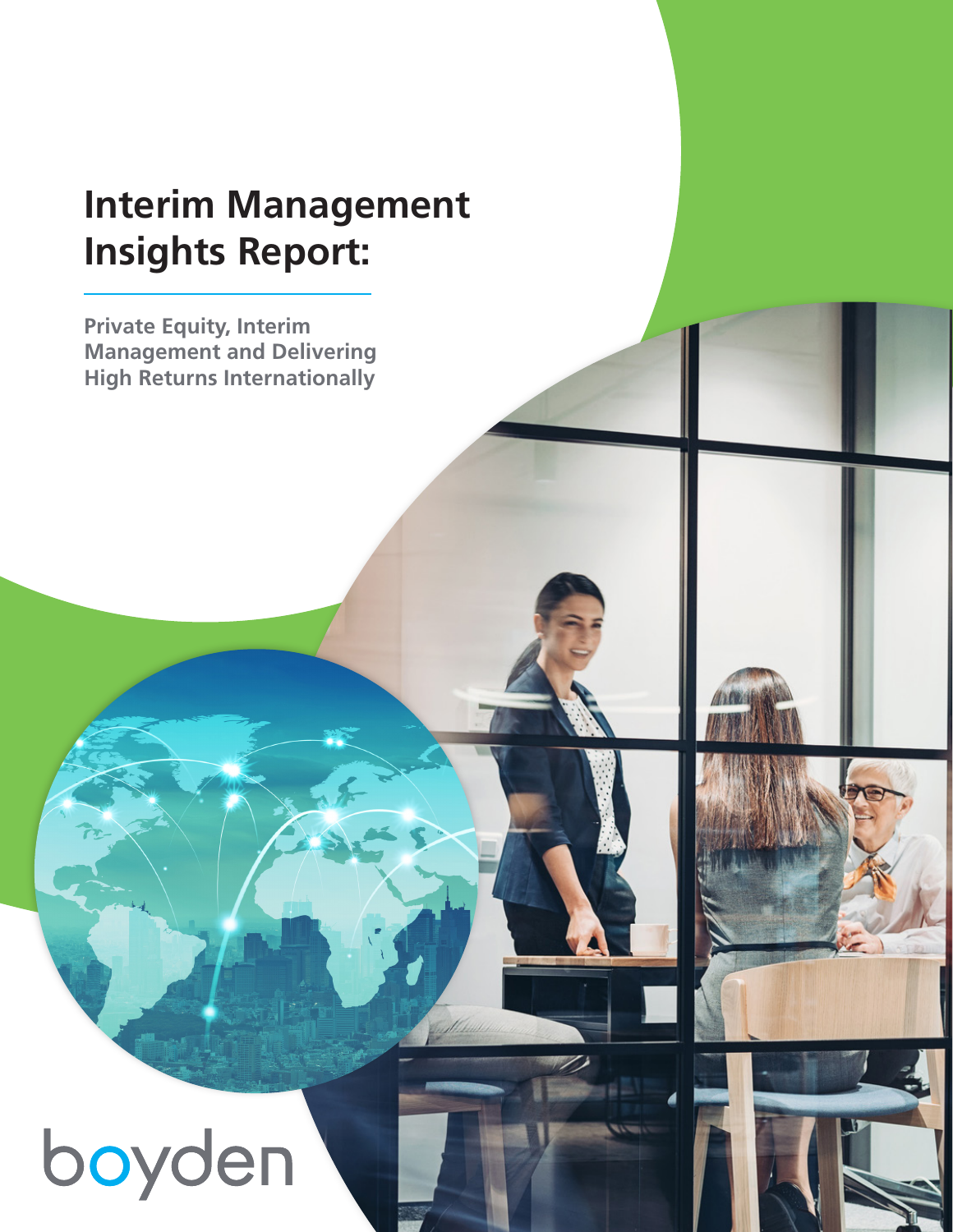### **Interim Managers Share the Inside Track**

Global Co-Leaders of Boyden's interim management specialists, Lisa Farmer, Managing Partner, United Kingdom & Ireland and Georg Larch, Managing Partner, Germany, host a discussion among distinguished interim leaders: Susanna Schneeberger, Gerhard Bickmann, Flemming Munck and Tony Page.

These seasoned, global and market-savvy panellists share invaluable insight into private equity, challenges facing general partners and their experiences as interim leaders, typically CEO, CFO, COO, CDO, for portfolio companies.

### **Through the eyes of Boyden Partners – Interim, Lisa Farmer and Georg Larch**



**Lisa Farmer** Global Co-Leader, Interim Management and Managing Partner, United Kingdom & Ireland



**Georg Larch** Global Co-Leader, Interim Management and Managing Partner, Germany

Over the last year, interim management has been, and we expect this to continue, a highly subjective experience for interim managers, clients and specialist recruiters. Each country has had different drivers, organisational needs have been varied, and interim managers have responded to a variety of challenging engagements.

"What has been more uniform, is the greater understanding in organisations of what this talent demographic can deliver, particularly in private equity portfolios and privately-owned businesses," comments Lisa.

While interims are engaged from start-ups to large corporations, private industry accounted for 90% of European interim assignments in 2020<sup>1</sup>. "In private equity, general partners increasingly see the value and efficacy of interim managers: rescuing businesses from 'near death' situations; financial leadership through a crisis; accelerating digital strategies; and helping the board or CEO to address pressing leadership issues," adds Georg.

ESG is a consistent theme for limited partners, interims and the private equity market as a whole: 78% of limited partners consider ESG factors when investing in private equity funds<sup>2</sup> and continue to put pressure on general partners, yet to display a consistent approach. "ESG is becoming a critical factor in gaining market share, hiring the right talent and raising capital," asserts Lisa.

At Boyden we have seen demand increase, with complexity, as businesses cope with major shifts in the market. "A key trend is increasingly global recognition," says Georg, "We extended our interim engagements across the UK and Ireland, France, Germany, Norway, Finland, Italy, and Australia through 2021."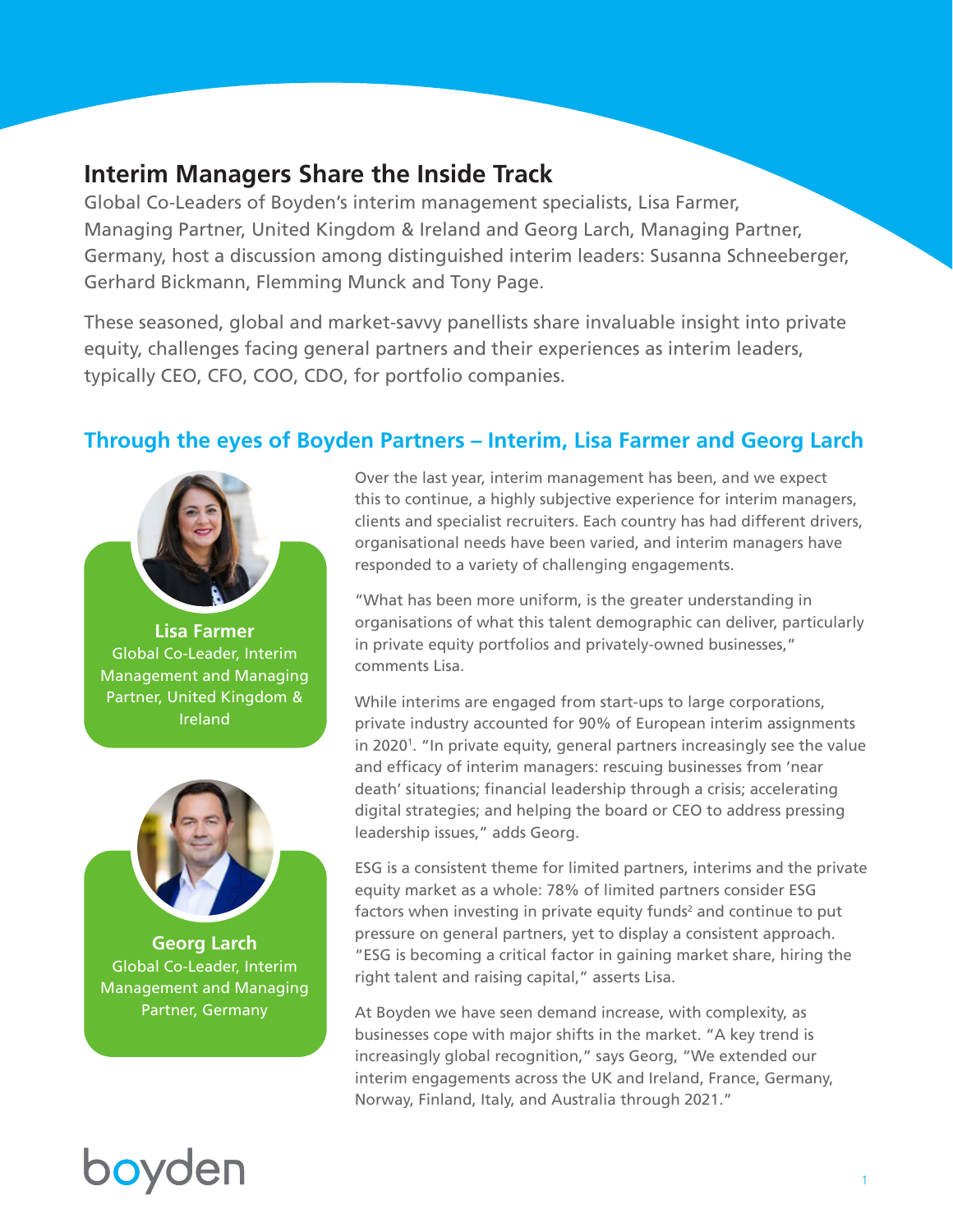### **Through the eyes of Boyden Partner – PE & VC, Anita Pouplard**



**Anita Pouplard** Global Practice Leader, Private Equity & Venture Capital Practice and Managing Partner, France The panel was joined by search expert Anita Pouplard, Boyden's Global Practice Leader, Private Equity and Venture Capital, and Managing Partner, France.

Boyden's search and interim experts often work together, placing interim managers while a search is conducted to find the right leader. Travel restrictions during the pandemic increased cross-border collaboration, with general partners relying on interim leaders to protect investments in global markets, in place of an executive sent from 'home' base.

Private equity is booming. According to Preqin, the global market is estimated at \$4.4 trillion and expected to double in the next five years<sup>3</sup>.

This is driving competition and new entrants, creating a crowded market with more than 7,000 private equity firms worldwide. "Private equity has evolved and developed, both geographically and in terms of sophistication," comments Anita. "Understanding of interim talent is high in Europe, where this demographic evolved, with the US and particularly Asia planning greater use of interim managers in the near future<sup>4"</sup>.

A key trend is the launch of new funds within existing funds, creating new vehicles and fierce competition in a maturing market with four megatrends:

- **1.** Advances in tech and AI: this is changing the way portfolio companies are identified and how PE firms work with them
- **2.** Globalisation: PE firms increasingly want to invest in international businesses
- **3.** Multigenerational environment: with four generations working together, from baby boomers to the new generation, different expectations need to be managed
- **4.** Environmental issues: limited partners are more demanding around ESG, challenging funds on their own diversity, particularly in the front office

PE firms must find ways to differentiate themselves and reinforce the value they bring. "This requires operational excellence and a well-thought-out, premium human capital strategy," says Pouplard. "Private equity firms recruit operating partners internally, but externally need portfolio advisors to create the right human capital strategy to deliver high returns on investment".

Accelerated by Covid, companies need to accelerate digital transformation and align new business models with their workforce, which is complex.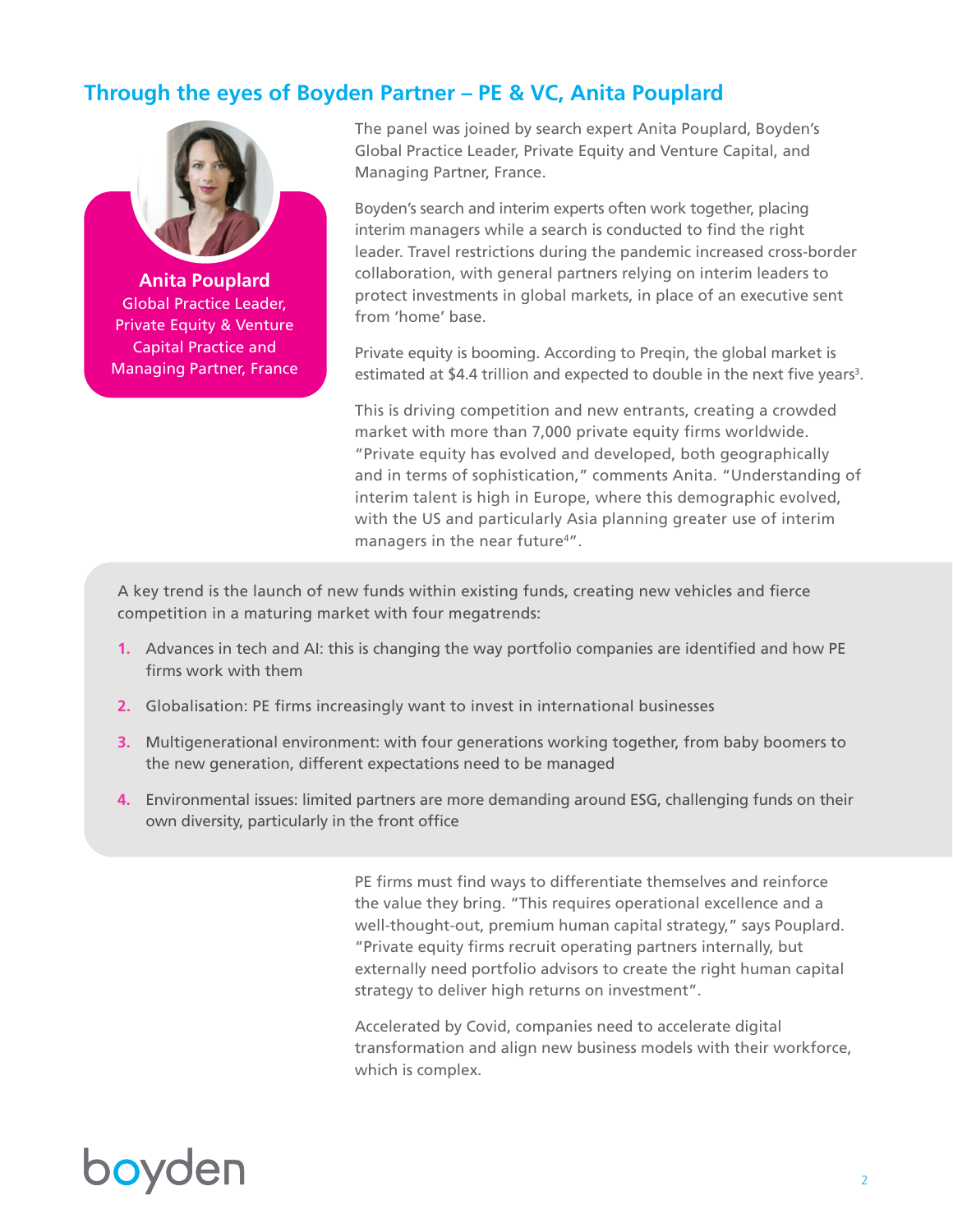#### **Introducing the Panelists**



**Susanna Schneeberger** Board Member, CEO, CDO









A value driven, visionary market and customer-centric C-level executive with extensive international experience. Susanna is a highly professional and result-oriented general manager with profound knowledge in business transformation, digitalization, growth and P&L management. She has a proven history of futureproofing and developing the strategic and operational sides of tech and industrial hardware, software, service and project businesses. Susanna is an experienced global leader with a solid track record of excellent team building skills combined with a highly developed ability to successfully drive sustainable change and establish positive performance cultures.

A highly experienced and influential C-level leader with more than 25 years success, managing domestic and international operations in multi-industry environments with €500m to €1.2bn in revenues. Gerhard is a results-driven leader with extensive international experience in strategic & operational issues, financial management & control, restructuring and refinancing in medium and large organisations and emerging businesses. He possesses excellent strategic and negotiation skills combined with a hands-on mentality. He has a proven track record in the private equity environment and with family-owned businesses.

A qualified accountant with more than 25 years' experience holding CFO and FD positions in a number of market sectors. Flemming manages private equity transactions migrating portfolio companies to new ownership, dealing with banks on leveraged and syndicate banking structures, systems, organisations and reporting. He provides strong leadership in corporate governance, reporting and establishing cash flow controls, together with developing strategic and operational plans. In multinational companies he managed multisite and multicultural, cross-border teams. Fluent in Danish and English, proficient in Swedish and German.

A high energy, high impact, high 'coaching-style' turnaround leader with over 30 years of experience across private equity, 'blue chip' corporates and high profile multi/omni-channel retail and manufacturing. Tony's expertise covers broad-based general merchandise, as well as all areas of food, pharmacy/healthcare/ beauty, and the fitness/sports sector. He relishes transformational, people-led change within extremely challenging environments in multi-site and complex consumer-facing businesses, both domestic and international. Tony has considerable experience in European businesses, in addition to more than 20 years in UK-based companies. Pivotal roles in turnarounds are a feature and a passion during the last 20 years, with a recent emphasis on Private Equity-backed businesses, including hands-on roles as an interim CEO/advisor/CRO/ coach to businesses requiring radical recovery from 'near-death' situations.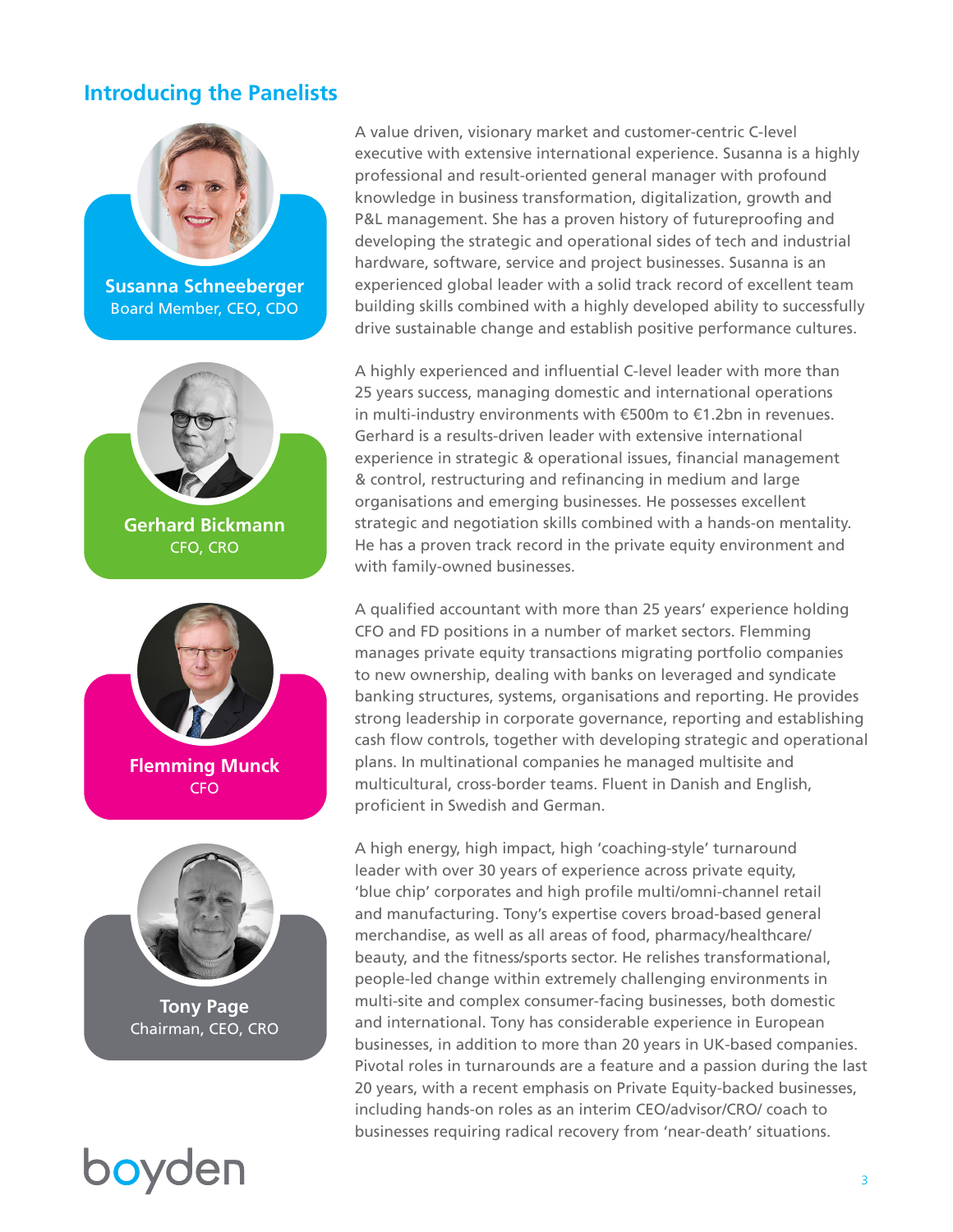"Portfolio companies need new leaders, some of whom can be trained within the company through leadership development," adds Pouplard. "However, a new state of mind is usually required, leading to external recruitment to define the new business model and digital acquisition strategy – this is not something everyone can do, particularly if the objective is double-digit growth".

Next generation, future CEOs are committed to engagement and purpose, taking a more evangelist role, and responding to employee expectations that organisations communicate on societal issues. In a study by Gartner, 60% of employees reported improved engagement among their peers after witnessing employer involvement in societal issues<sup>5</sup>.

Organisations cannot reskill the capabilities of their existing workforce fast enough to meet changing needs. Coupled with this, there is a talent shortage and a need to assess different skills. Talent is the competitive advantage, with Boyden behind general partners' make or break, as buy-outs and IPOs mushroom through 2022.

#### **Through the eyes of four Interim Managers**

**Boyden: How are Private Equity companies reacting to the re-opening of the market following lockdown and other restrictions due to Covid-19?**

**I found myself in a world of due diligence, with more profound questions, more detailed scenario plans and intricate strategising**

"

boyden

"

**Bickmann:** I agree we are in a booming market, but before the pandemic, eighteen months to two years ago, private equity was already on alert, shopping around for new companies and exploring which interim leaders were available. And not just in the Mittelstand, from big to small companies in different industries, particularly automotive suppliers in special circumstances and basic, raw material industries.

So, they came to the pandemic well prepared, with money to invest in different targets, even looking at smaller companies around \$20-50 million.

**Page:** I saw the industry go into panic mode and prepare for disruption, with Covid-19 a catalyst for making more money in the wake of the pandemic. Private equity is defined by a sense of urgency and anxiety, because GPs still have to manage portfolio companies and preserve value. Just as the 2008 financial crisis created massive opportunities, so did the pandemic, but this time with an arsenal of capital, with debt and credit widely spread.

From my consumer perspective, certain companies were going to explode into growth, others would implode because it's about moving money into the right places, getting out of companies not working and follow consumer spending trends. I found myself in a world of due diligence, with more profound questions, more detailed scenario plans and intricate strategizing. It was very different to the pre-Covid face to face experience.

**Munck:** During my work through the pandemic the focus was on stabilising cash flow, then, with the private equity team and portfolio managers ascertaining if the management team could be strengthened internally, and if talent was needed, how to secure it.

4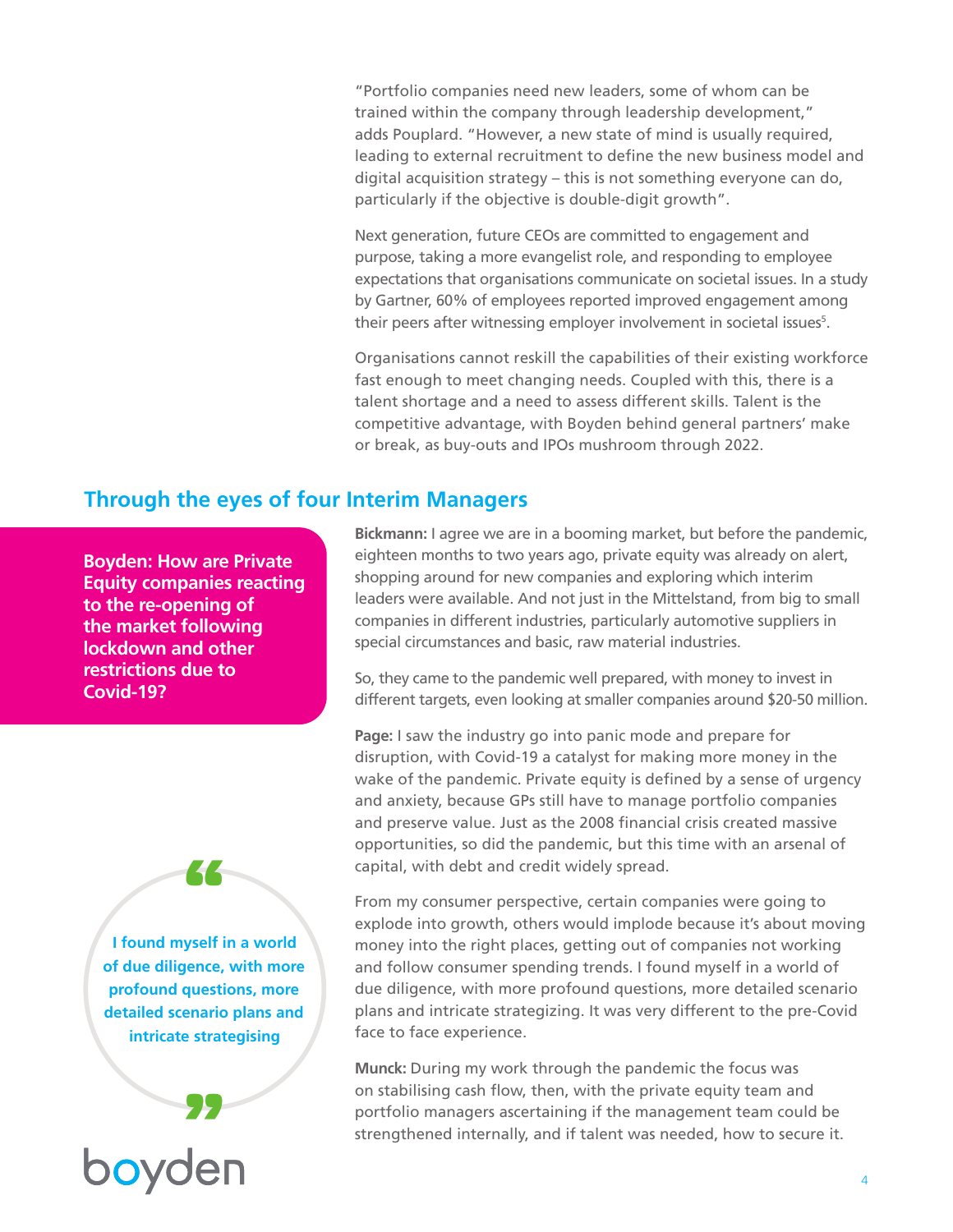**It was all about growth, creating business plans, opportunities within a certain platform, and a view to consolidation, accelerating cashflow earnings and improving exit strategies**

"



**Boyden: with huge growth, pent up capital and opportunity for interims, where do you expect activity to come from now? What are the key demands or drivers?**

> **Early growth businesses are energising and refreshing because they go with purpose first**

"



Very few people were looking to move, so the softer side of management was put aside until the world started to open up. Companies in fintech, online retail, FMCG, SAAS and certain pharma didn't seem to be in crisis; investment, funds and capex still flowed as normal and that generated a number of opportunities, with numerous portfolio companies asking if I could help. It was all about growth, creating business plans, opportunities within a certain platform, and with a view to consolidation, accelerating cashflow earnings and improving exit strategies.

**Schneeberger:** my view here is from the advisory board. In the industrial and tech space we saw cash protection as the highest priority in the beginning of the pandemic, and the drop in top line was a major challenge to achieve the targets in the value creation plan. In the latter part of last year though, in many cases, the profitability increased faster than anything else as a consequence of the stringent focus on cash, savings and adjusting cost structures quickly.

**Schneeberger:** we will continue to see activities in the healthcare sector and everything related to it, as well as tech and automation, because those underlying markets are growing. Everything related to the megatrends Anita outlined will continue to be hot in the market.

Expect a push for quick results, a lack of talent and fierce competition for it. ESG is more important to the younger generation; they are not only interested in creating money and value in traditional ways. Therefore, if that aspect is not dealt with, it may be a limiting factor to successful growth and attracting the right competency.

**Munck:** in recent meetings with a food manufacturer and engineering business, both owner-run businesses, they focused on succession planning, so I am reaching out to private equity firms almost to create an 'auction'. These businesses are well run, cash generative and profitable, but lack internal management talent. Owners at end of their careers, wanting to exit but without a natural successor to the business, create a significant market for private equity to invest and put in talent for general management, finance, procurement, supply chain, and so on.

Because of this 'auction' environment and so many firms wanting to get involved, businesses can be choosy. The time when private equity firms could get assets at low prices has come to an end.

**Page:** One of the drivers is social impact; almost every firm has set up a 'social impact' fund, or are acutely aware of positive social impact, because consumers and employees are demanding it. It's a safe space to be. Early growth businesses are energising and refreshing because they go with purpose first.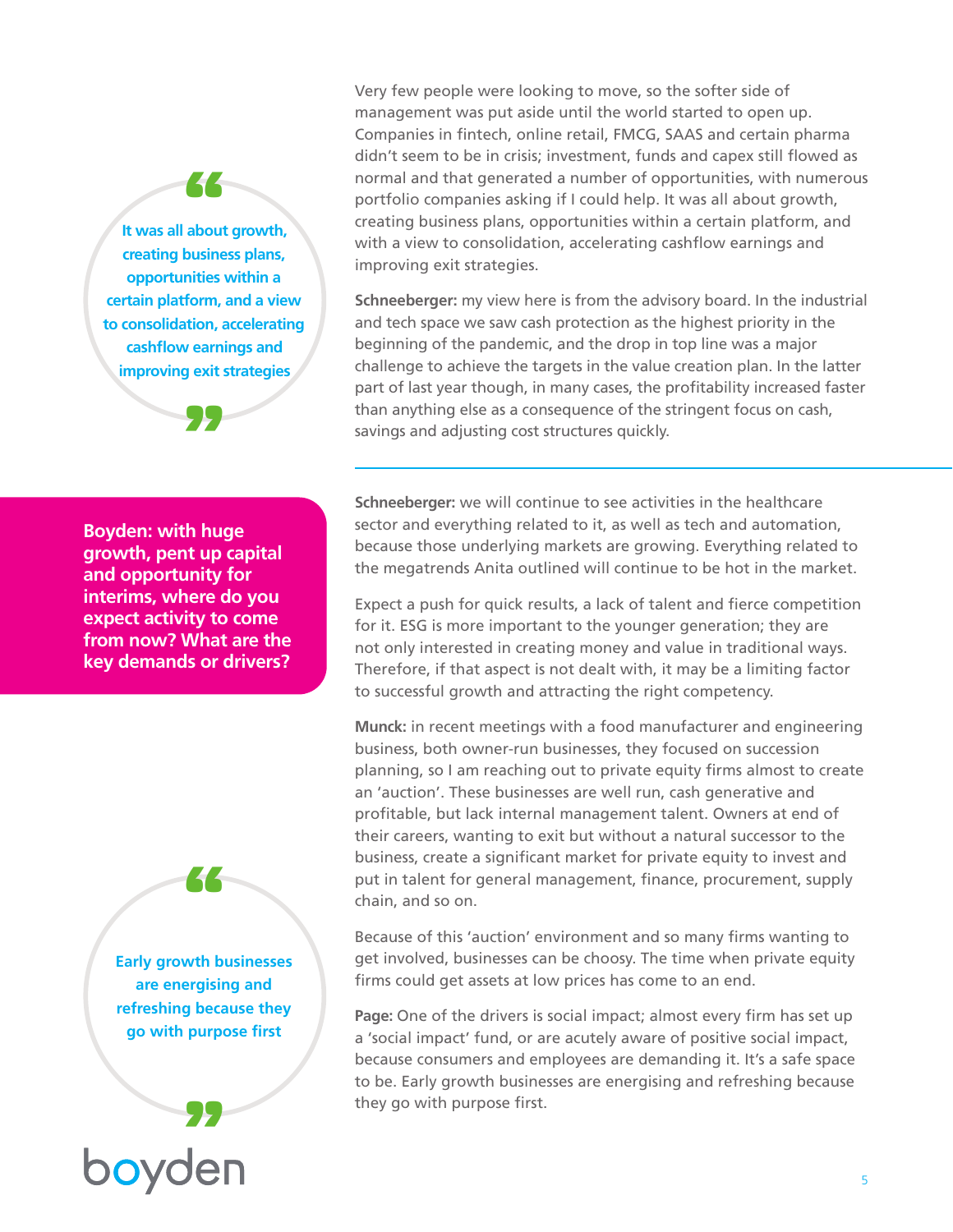From an interim point of view, if there are problems, what's the challenge? I am always ninety-nine percent sure it's a leadership issue, and in a week in a new interim role I can confirm it. This is a people business, it doesn't matter where you put us as interims, it's about leadership – in any company, sector, country, you have to figure out the solution in leadership. Face-to-face is how we get people to change, and we are there as catalysts.

**Bickmann:** Boyden will have many client requests for talented managers, not because the market is empty, but because it is more difficult to get the right people today. A lot of people who are really talented have retired over the last fifteen years and don't want to come back. Now private equity is booming, getting the right people into the right place is difficult.

**Page:** That's a great point. Private equity can be too focused on money and forget the softer dimension. There is a massive group of people in the market, perhaps retired, semi-retired, who could mentor less experienced people to become better leaders. But there isn't the appetite to pay for this and it is a big, missed opportunity. They are missing people like today's panellists who would give their time to help others but not in a full-time operational role.

**Boyden: Will the envisaged booming stock market and wave of IPOs impact the exit strategy of private equity companies?**

**Some exit plans are delayed because of what needs to be achieved to get the value they are aiming for… there are supply chain and raw material cost challenges that counteract the achieved margin gains**

22

**Schneeberger:** I see that some exit plans are delayed because of what needs to be achieved to get the value they are aiming for. The top line dropped in many cases last year and didn't meet the business plan, and now after improvements in profitability, there are supply chain and raw material cost challenges that counteract the achieved margin gains.

On top of that we see push backs from the unions in the US, asking for high wage increases which creates further uncertainty around inflation and adds to the already challenging situation in supply chain, freight, container handling and components. Pressure on salary levels is currently primarily in the US, however, that will spread if cost inflation continues. On the other hand, there is so much money in the market and competition for deals; and in an 'auction' type environment the multiples are very high, which drives exits.

**Page:** Current multiples are a key point; when businesses sell for multiples they don't deserve, it inevitably leads to changes in the management team so they can fulfil expectations.

**"When businesses sell for multiples they don't deserve, it inevitably leads to changes in the management team so they can fulfil expectations"**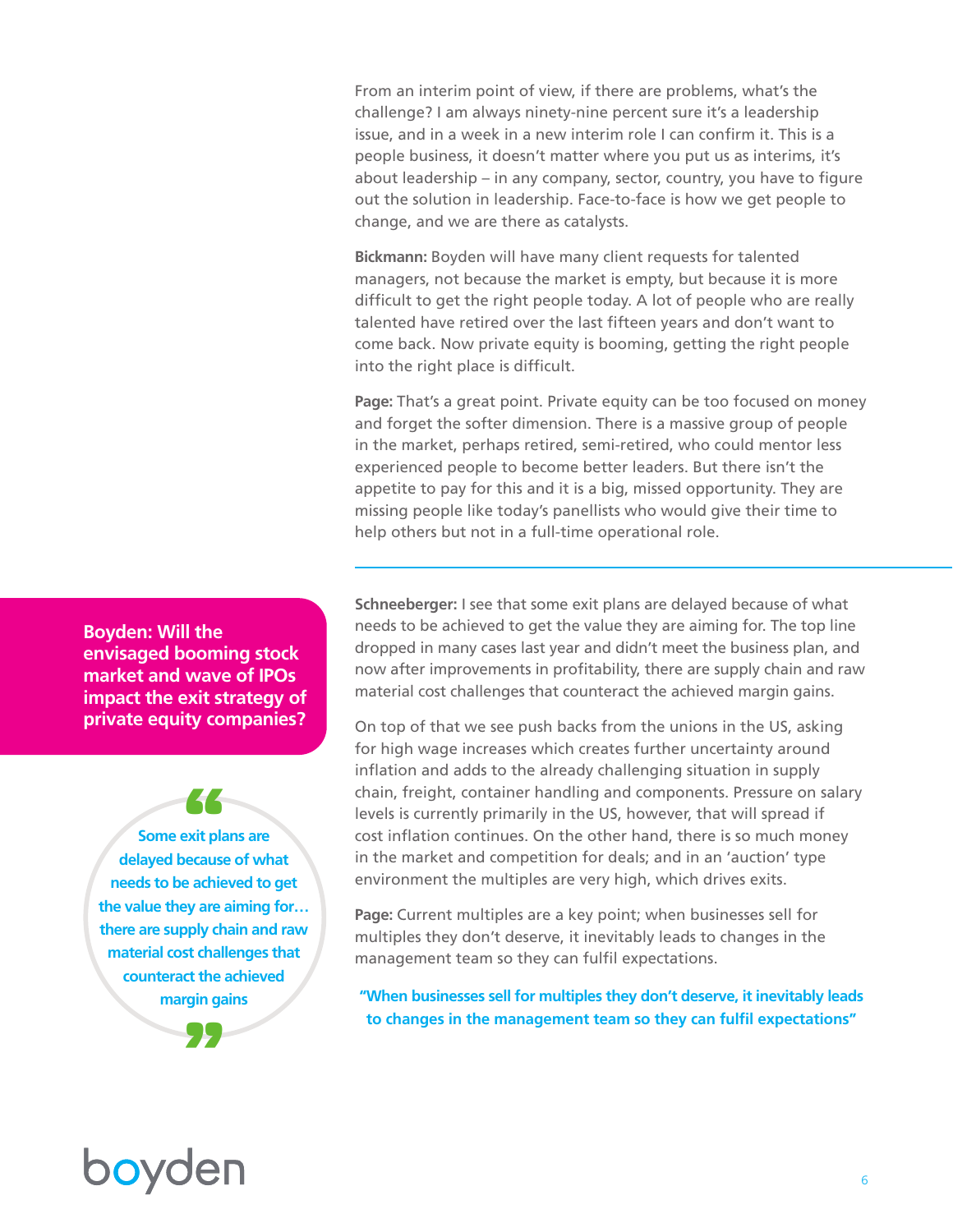**Boyden: How important is it for an interim leader to have international experience to affect change?**

**Boyden: You are sometimes engaged by both the CEO of the portfolio business and the Private Equity house. How do you manage the CEO relationship?**

**Munck:** It is vital you take your speciality, for me it's finance and international trade, to the client and identify gaps within the management team and general staffing and show them where they need to invest; in systems, management skills, talent recruitment and pricing, make vs. buy and outsourcing. It is essential that as professional mentors and change managers, we identify areas where clients can make an impact on the bottom line.

We all have 30 years of experience in do's and don'ts. Our clients and Boyden expect us to bring our USP to the client and make a difference to where the busines is going.

**Munck:** Your relationship with the CEO is everything. The entire organisation has to trust you and you tread a fine line between the private equity house and the board.

#### **"The entire organisation has to trust you and you tread a fine line between the private equity house and the board"**

We come with no agenda, no history with the company or its politics, we just try to find the truth, the diagnosis, the way forward. Trust is everything. Our trust in the recruiter, the CEO has to trust us and we engender trust by being honest and respectful. If the CEO doesn't like you, get out; that's the best way of helping them fix the business. From day one, I am thinking about how am I going to get on with the CEO.

**Boyden: How are ESG expectations impacting private equity and how are they managed?**

**"As soon as there is a 'green' label, the value increases, so there is definitely a change in the market"**

22

boyden

**"** 

**Bickmann:** Only a limited number of private equity companies use the ESG component to create value within the company. It has been more of a headline for limited partners and many firms see it as expensive, trying to find a way to work around it.

**Schneeberger:** I see a lot of efforts going in, and as soon as there is a 'green' label, the valuation increases, so there is definitely a change in the market. There is also pressure from the customer side since they need to solve their own ESG problems and need help from suppliers. It is a shift, and I believe we will see more of it. It is just like with digitalisation, it will gain traction quickly, create value, and lead to higher multiples if we start taking advantage of the opportunities instead of only talking about it.

Anita Pouplard pointed to Bain's Impact Assessment (BIA) metric to gauge ESG impact; portfolio companies in Bain's Double Impact firm increased BIA scores by 42 percent since 2017<sup>6</sup>. "Bain's metrics allow them to associate impact with revenue, enabling them to raise another fund very quickly for social impact, education and endowment. They are very serious about ESG and impact and have given themselves the resources and benchmarks to show ESG actions will generate revenue," she commented.